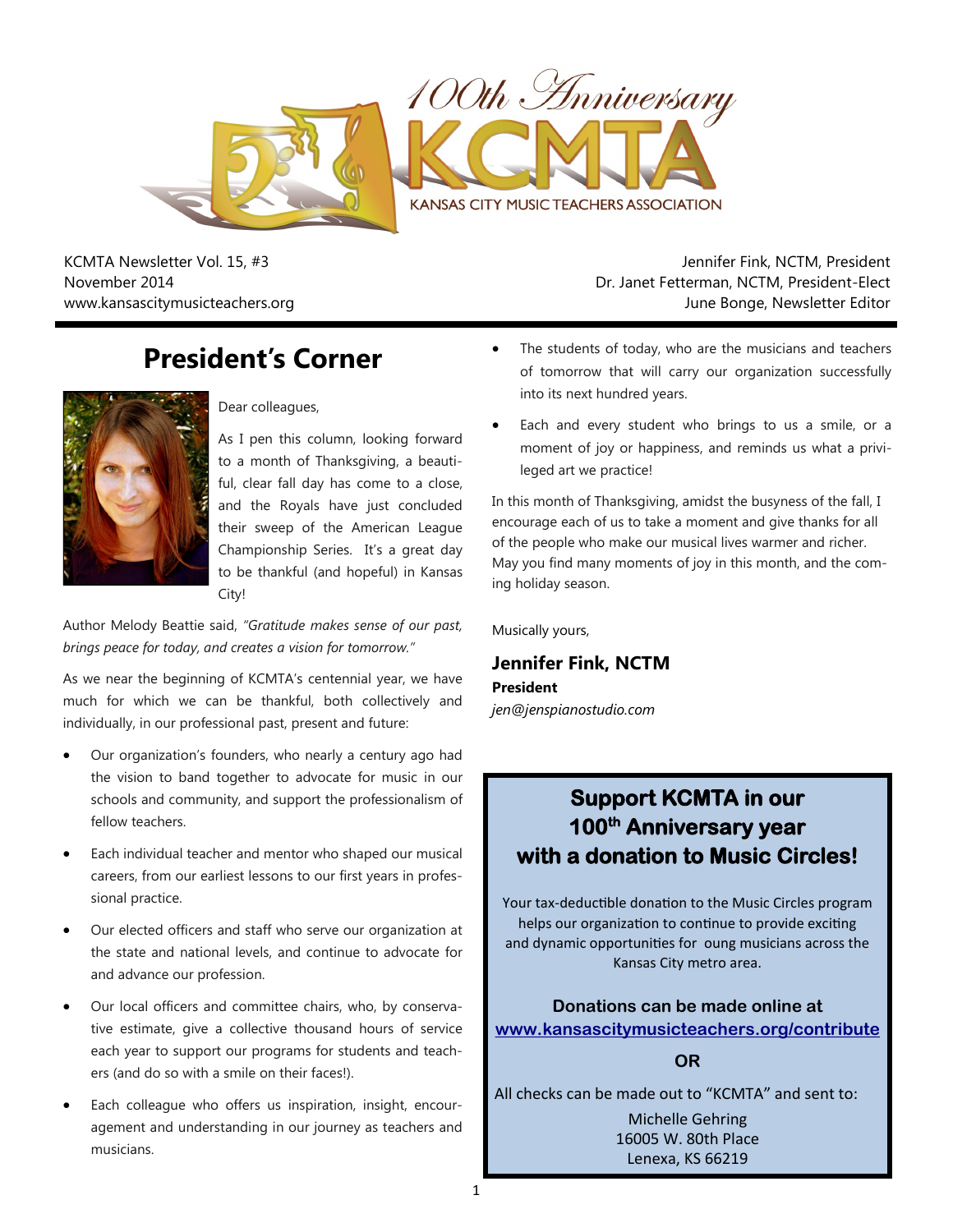# **November Clinician**

Julia Scherer, VP Master Lessons *sheerjoypiano@gmail.com*

# *Nurturing the Jazz Piano Student: Teaching Tips and Resources* **by**

## **Dr. Michael Pagán**



Jazz pianist, composer, arranger, educator, and conductor **Michael Pagán** earned his Bachelor of Music degree in Music Education with an emphasis in piano and choral conducting and a Master of Arts in composition from Kent State University. His piano teachers included Toni Glauser, Lois Rova

Ozanich, Robert Palmieri, and Olga Kuehl-White of the University of Akron. He received his Doctor of Music degree in composition from Northwestern University, where played piano in the NU jazz and contemporary music ensembles, both directed by Don Owens, and continued piano study with Laurence Davis. A highly in-demand jazz pianist, he has performed for over thirty-five years throughout the United States and in Europe with many significant jazz artists (see [www.michaelpaganmusic.com](http://www.michaelpaganmusic.com/) for list). Current performance activities include an ongoing Tuesday night engagement at Café Trio in Kansas City, where he has played solo piano for five years, and regular performances with bassist Steve Rigazzi in the duo *Pagarazzi.* In the summer of 2014 he reassembled the *Michael Pagán Big Band*, comprised of the finest musicians in the region, which performed his arrangements to enthusiastic audiences at Piropo's Piano Bar in Kansas City. In August of 2014 he was named Director of Music at Blue Ridge Presbyterian Church in Raytown, MO.

Dr. Pagán is currently an adjunct professor at Ottawa University in Ottawa, KS, where he teaches applied piano, applied jazz piano, jazz theory and jazz arranging. There he also directs *Bravo*, the Ottawa University Jazz Singers. He has also taught jazz piano at the University of Missouri in Columbia and has taught jazz piano and additional jazz courses at the UMKC Conservatory, the University of Colorado at Boulder and at the University of Minnesota, Duluth. He has recorded for the Cadence, Capri, Tapestry, Dutch Music Partners, and Artist Recording Collective labels. Michael Pagán is currently completing an instructional set of *Thirty Two Jazz Patterns* for jazz students of all instruments.

## **Workshop Information**

**November 4, 2014 General Meeting at 9:30 AM Workshop at 10:00 AM**

# **Fall Festival 2014**

Emily Yeh, NCTM, Fall Festival Chair *studio@yehmyersmusic.com*

Thank you to all teachers who prepared their students for an excellent Fall Festival celebrating the Classical Era! It was a joy to listen to the students throughout the two-day event.

Our thanks go to David Tauscher for his excellent help with scheduling. Also Rick Tauscher took on a large task with teachers and students' data. Lisa McCluer did our Saturday lunch run for judges and workers providing weary judges some refreshment. Marcia Fernandez helped finding judges. Sarah Noe, former student of Melody Stroth, Luke Rhodes, student of Steven Spooner, and Gary Anderson, student of Emily Yeh volunteered to help with the Fall Festival. It's really great when people go out of their way to support this performance opportunity. I especially would like to thank the judges for their adjudication. Special thanks go to all the teachers who worked behind the lines and on the front lines, who acted in a professional and friendly way to every student and parent. You were the ones who made the day go well for this event!

Plaques will be available once they are ready. Now, it's time to think about Romantic Period music for 2015!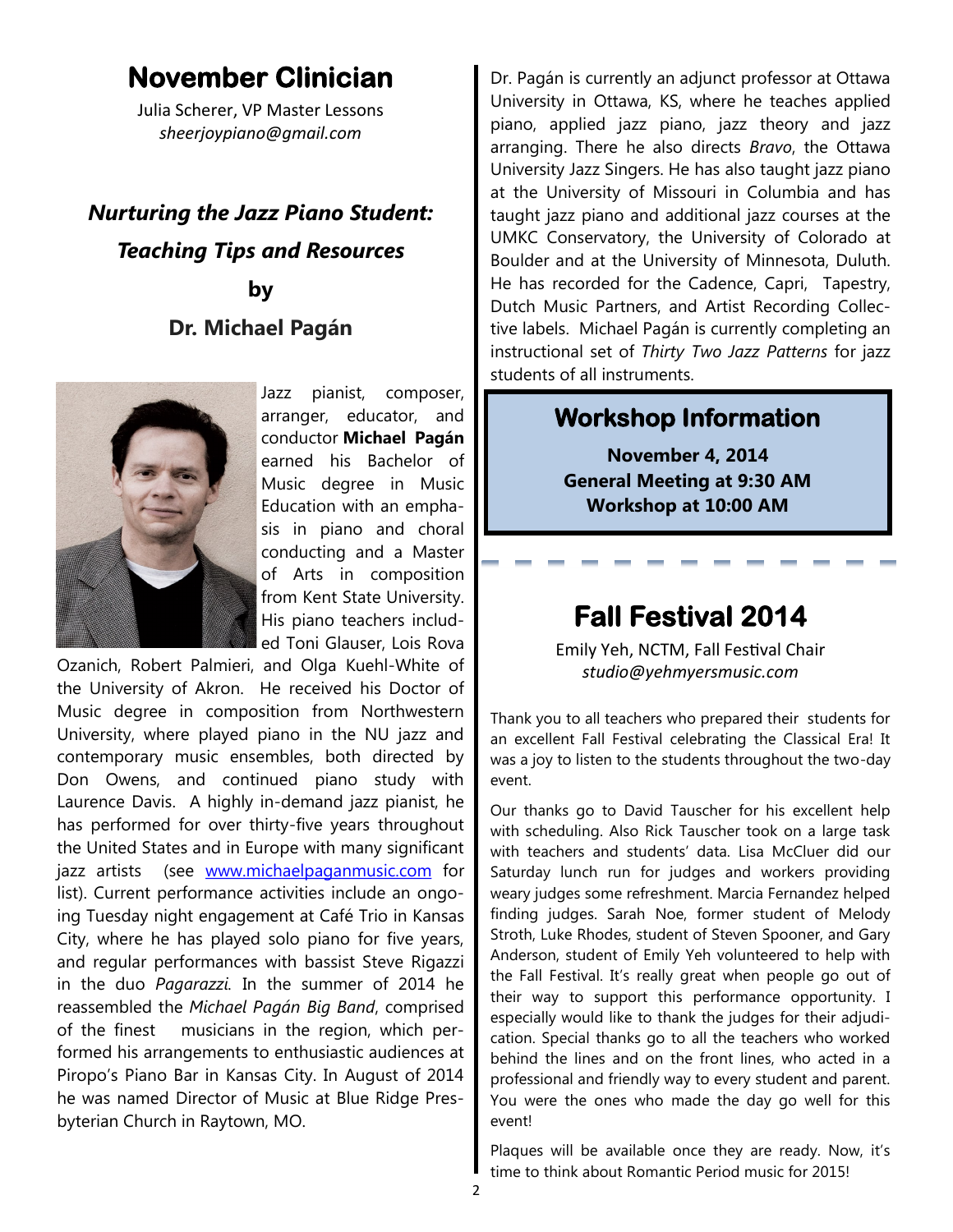## **Music Progressions 2014**

### *Julie Dean, NCTM , VP, Music Progressions missjupes@gmail.com*

Are you preparing your students for Music Progressions? There are several great resources available to help you. The curriculum guide and handbook are available for free at www.ksmta.org. Wendy Stevens has several teaching resources at **www.composecreate.com**.

These include a free Web Rewards curriculum for each level and rhythm and ear training worksheets. Available to purchase and download are practice theory tests, sight playing examples and her Rhythm Menagerie and Rhythm Manipulations books.

If you are thinking about participating this year, I'd love to hear from you! Feel free to contact me if you have any questions.

**Music Progressions will be held in Kansas City on April 10-12, 2015 at the Village Music Academy.**

**The event will also be held in Lawrence the following weekend, April 18-19, 2015 at South Middle School.**

## **Student Opportunity 5 FREE MUSIC LESSONS**

The Greater Kansas City Chapter of the American Guild of Organists is offering scholarships for up to ten students (five one-hour lessons each, valued at \$300 per student) with an AGO organ teacher who has agreed to participate. Students may request a teacher from the list of those participating.

Priority will be given to students who have never studied organ before, or who may have had some lessons, did not continue for whatever reason, and who might like to return to the instrument. The suggested minimum age is high school, with at least three consecutive years of prior piano study. Younger students may be considered based on their proficiency/ repertoire level; adult students are also welcome. Organ repertoire appropriate to each student's level will be taught.

Scholarship recipients are expected to attend and share their learnings at our February 16, 2015 GKCAGO program, "Celebrating New Organists" at Colonial Presbyterian Church, KCMO. This particular program on our regular monthly schedule is envisioned not so much as a "concert" or a "recital", but as a celebration of beginning organ students and what they have been able to accomplish during their brief period of scholarship study. It might also include teacher reflections about the lesson experience, narrative about the music studied, and/or actual problem-solving demonstrations, so that the program time will be shared by both students and teachers.

Please encourage students to consider this unique opportunity to become introduced to the organ and its music — we would really like to award all ten scholarships.

------

**Don't miss this opportunity. Get your application form [here.](http://www.kcago.com/pdfs/Celebrating_New_Organist_Application_Form.pdf)**

# **KCMTA Calendar 2014 - 2015**

#### **November**

| 4                                                   | Workshop & General Meeting @ Schmitt Music, 9:30 a.m.                     |
|-----------------------------------------------------|---------------------------------------------------------------------------|
| 11                                                  | Executive Board Meeting @ Schmitt Music, 9:30 a.m.                        |
| $6-9$                                               | <b>MMTA State Honors Auditions @ University of Missouri</b><br>(Columbia) |
| $8 - 9$                                             | <b>KMTA State Honors Auditions @ Washburn University</b><br>(Topeka)      |
| <b>December</b>                                     |                                                                           |
| 9                                                   | Executive Board Meeting @ Lisa Cattanach's house, 10 a.m.                 |
| $12 - 14$                                           | <b>Holiday Program @ Union Station</b>                                    |
|                                                     |                                                                           |
| Visit kansascitymusicteachers.org for spring dates. |                                                                           |

## **KCMTA Member Receives National Teaching Award**

The National Federation of Music Clubs, along with the Federated Music Teachers of Kansas City, has announced that KCMTA member Lisa K. Studtmann, NCTM has been named the 2014 Ouida Keck Award winner. Teachers are chosen for this prestigious national award based on superior teaching and service to our profession.

Lisa also received a \$1500 cash award for use towards professional development and to further enhance her teaching skills. She is currently immersed in "Project iPad", having used the prize to explore iPad related instruction for the private piano lesson, and she has been invited to develop a future workshop about her experience.

Lisa has served on the boards of KCMTA, KMTA and the Federated Music Teachers of Kansas City for many years. She is the creator and director of NCTM 101 ™, a course and mentoring program for teachers working towards national certification, She is currently guiding several teachers in the Kansas City area as well as 7 other states towards the goal of the NCTM designation.

# **Calendar Update: Achievement Auditions**

### **Achievement Auditions will be held on April 18-19, 2015 at UMKC.**

*Watch the website and future newsletters for announcement of the date and location for the Achievement Auditions Honors Recital.*